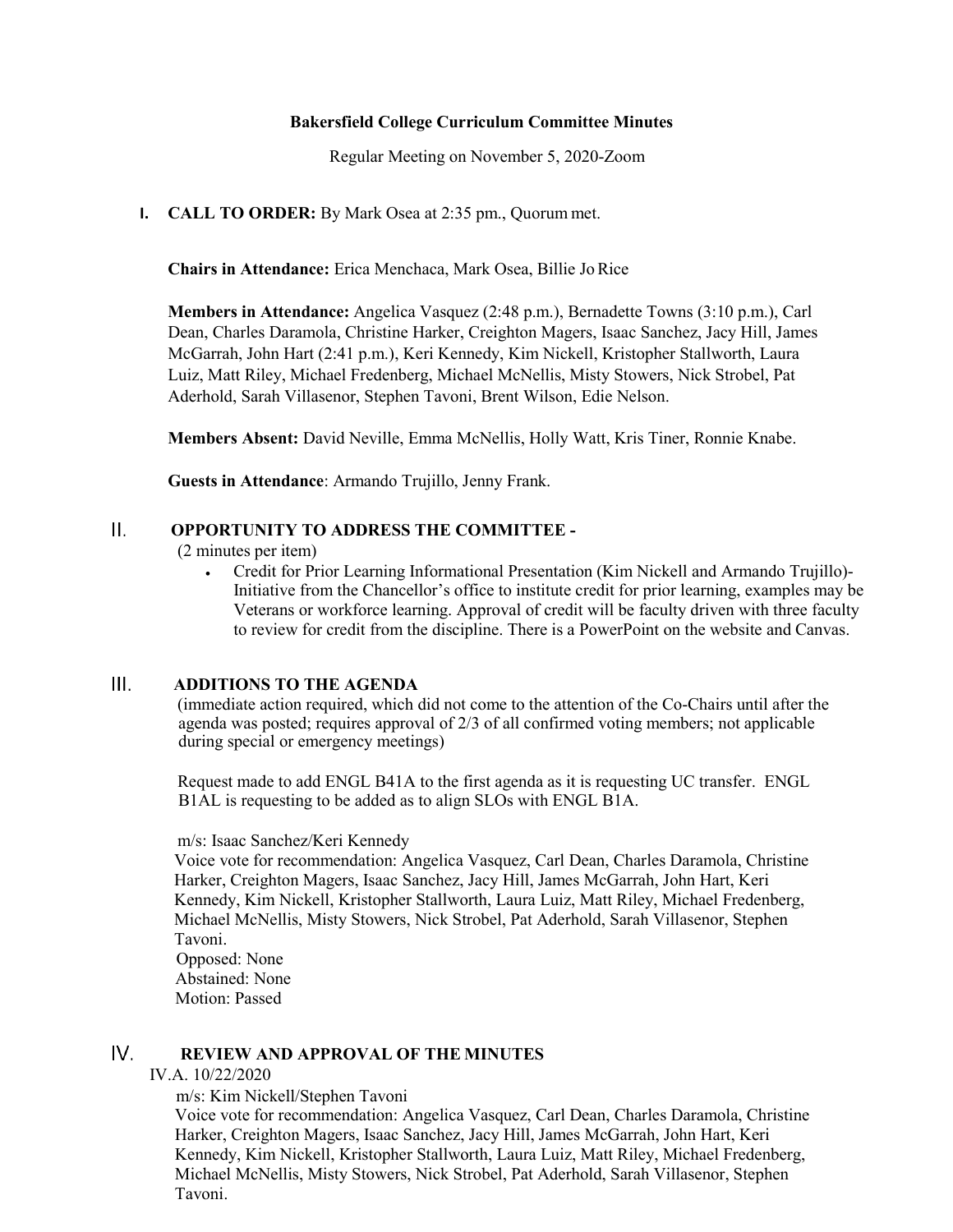Opposed: None Abstained: None Motion: Passed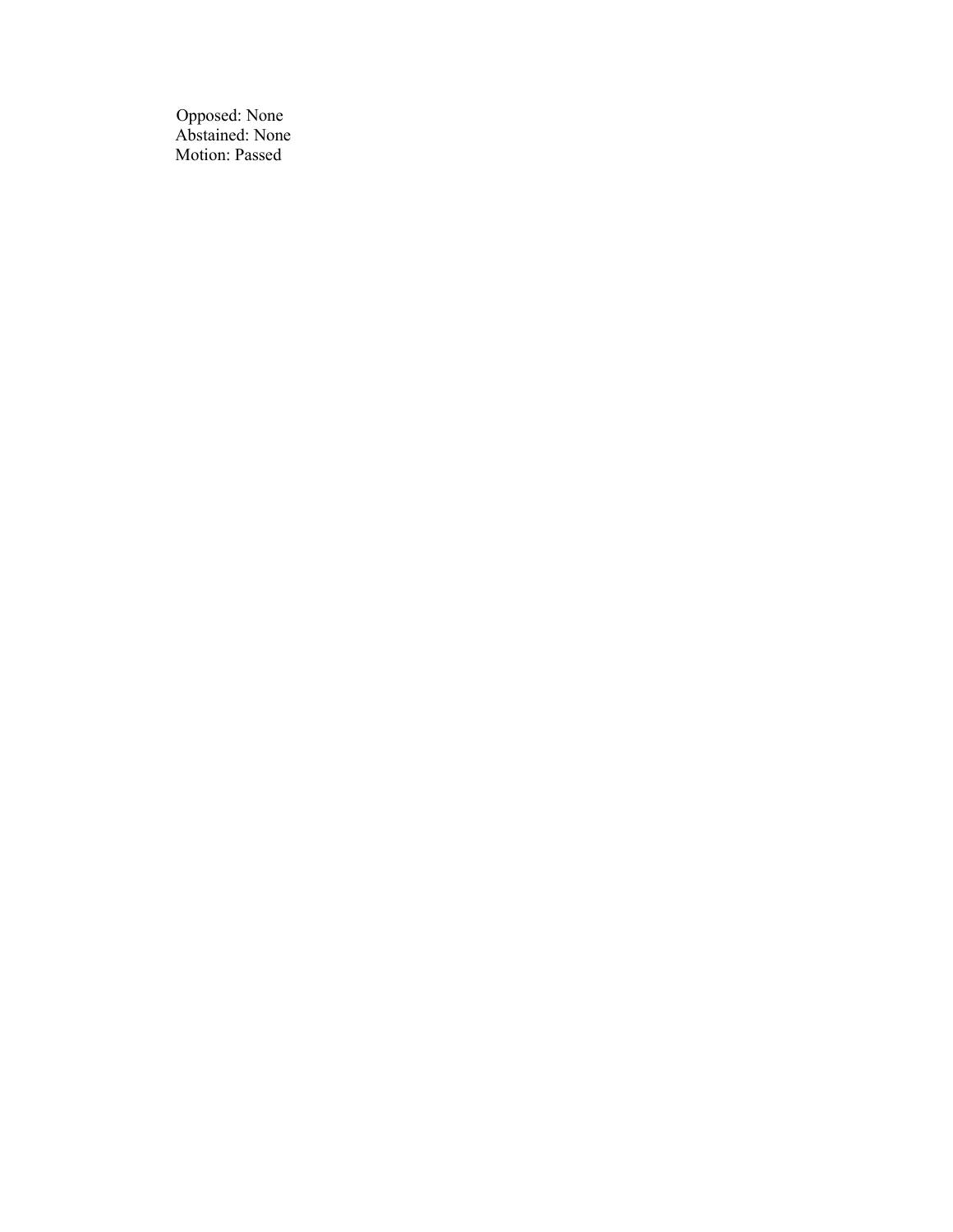# **REPORTS**

- V.A. Curriculum Co-Chairs' Report
	- Catalog Taskforce Summary-Met this week and will continue to give more information each meeting. Mostly the group gathers information for the catalog. CBE, there will be changes coming and Erica will send a link. President Christian, VP Rice, VP Dadabhoy and Nick Strobel met recently regarding a Banner 9 upgrade. They are looking for 10 volunteers to test a new waitlist upgrade that would give students a code to register. They only have three at this time. There is still time to sign up for the Level Up certificate to receive a stipend of \$1500. for taking three courses, EDUC B30, B31 and B32.
- V.B Articulation Officer Report-
	- Ethnic Studies, CSU GE Area F- BC has been proactive in preparing for this change. Several courses are going through review now to meet the requirement. Requirements may change.
- V.C. Assessment Co-Chair Report –Brent is currently in the review process for a pilot ILO study. Right now, the Assessment Committee will send 800 students-in spring out a large survey. Assessment plans will go out next week.

#### VI. **ACTION ITEMS**

VI.A. Second Agenda Curriculum (Consent Voting Items)

(All consent items are to be approved in one motion unless a member requests separate action on a specific item and states the reason for separate action.)

*Refer to Exhibit VI.A* 

VI.A.i New Courses

 BSAD B49A, BSAD B49B, BSAD B49C, BSAD B49D, BSAD B49E, NURS B80B, NURS B80C, NURS B80D

VI.A.ii Revised Courses

BIOL B32, BIOL B33, CRIM B1, CRIM B5, CRIM B21, CRPS B5, EMLS B60, EMLS B60NC, FIRE B1, FIRE B26D, INDA B105, MEDS B35, MUSC B14A, NURS B80A, THEA B1, THEA B14

m/s: Pat Aderhold/Sarah Villasenor

Voice vote for recommendation: Angelica Vasquez, Carl Dean, Charles Daramola, Christine Harker, Creighton Magers, Isaac Sanchez, Jacy Hill, James McGarrah, John Hart, Keri Kennedy, Kim Nickell, Kristopher Stallworth, Laura Luiz, Matt Riley, Michael Fredenberg, Michael McNellis, Misty Stowers, Nick Strobel, Pat Aderhold, Sarah Villasenor, Stephen Tavoni. Opposed: None Abstained: None

Motion: Passed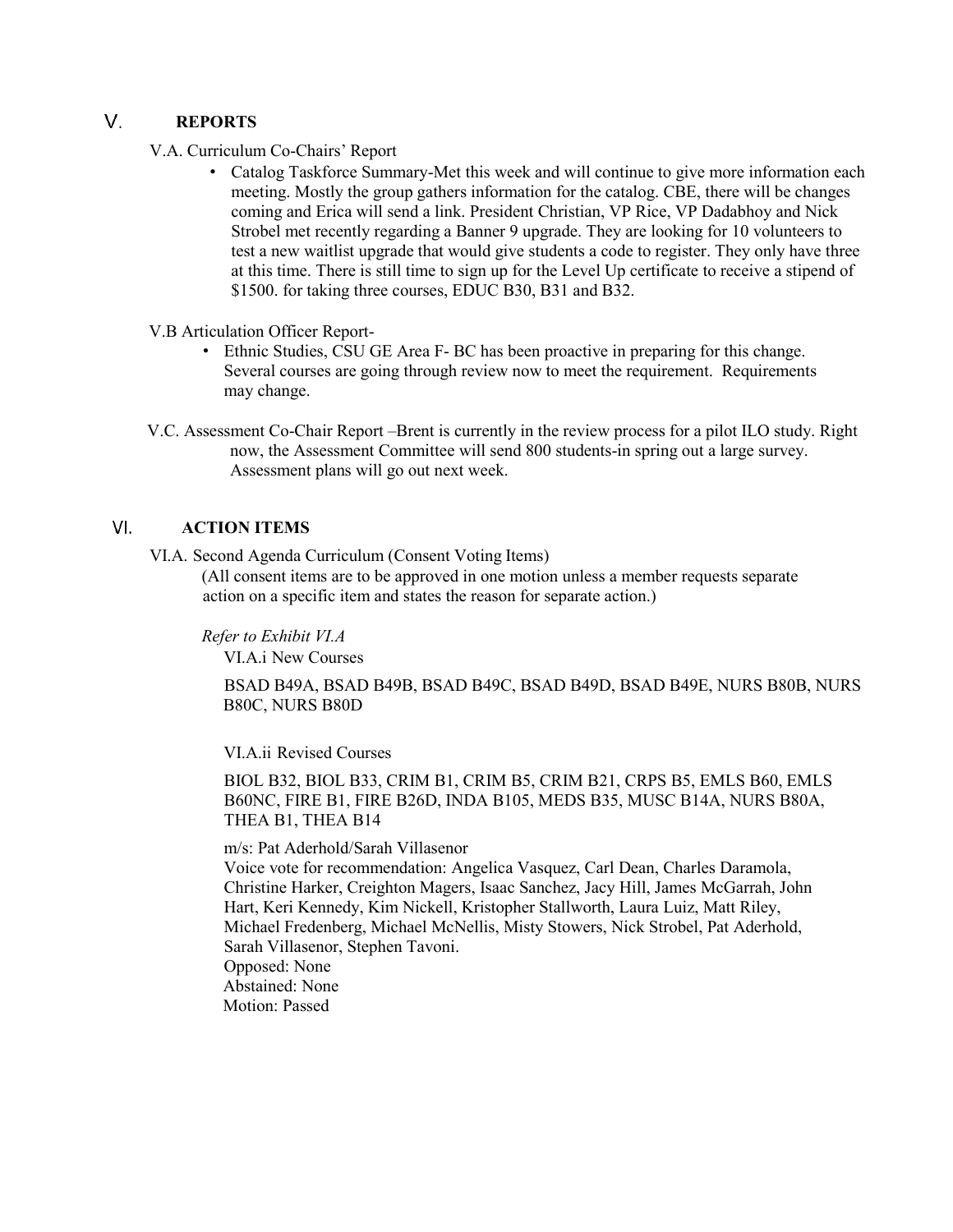VI.B. Second Agenda Distance Education (Consent Voting Items)

(All consent items are to be approved in one motion unless a member requests separate action on a specific item and states the reason for separate action.)

### *Refer to Exhibit VI.B*

Distance Education Spring 2021- courses that are requesting Distance Education as a method of delivery, the committee has considered the rigors of DE requirement and feels those courses meet the rigor.

ART B35, ART B36, ART B37, ART B38, AUTO B20, AUTO B21, DANC B6JD, ENGL B100, INDA B143, INDA B144, MEDS B35, MUSC B11, MUSC B13A, ORNH B2, ORNH B4, ORNH B6, ORNH B7, ORNH B8, ORNH B9, ORNH B36, ORNH B1, ORNH B10, ORNH B11, ORNH B12, SOCI B45

VI.B. i Distance Education Summer 2022- courses that are requesting Distance Education as a method of delivery, the committee has considered the rigors of DE requirement and feels those courses meet the rigor.

BIOL B32, BIOL B33, BSAD B49A, BSAD B49B, BSAD B49C, BSAD B49D, BSAD B49E, CRIM B1, CRIM B5, CRIM B21, CRPS B5, EMLS B60, EMLS B60NC, FIRE B1, FIRE B26D, INDA B105, MEDS B35, MUSC B14A, NURS B80A, NURS B80B, NURS B80C, NURS B80D, THEA B1, THEA B14

### m/s: Pat Aderhold/Matt Riley

Voice vote for recommendation: Angelica Vasquez, Carl Dean, Charles Daramola, Christine Harker, Creighton Magers, Isaac Sanchez, Jacy Hill, James McGarrah, John Hart, Keri Kennedy, Kim Nickell, Kristopher Stallworth, Laura Luiz, Matt Riley, Michael Fredenberg, Michael McNellis, Misty Stowers, Nick Strobel, Pat Aderhold, Sarah Villasenor, Stephen Tavoni. Opposed: None Abstained: None Motion: Passed

VI.C. Second Agenda Correspondence Education (Voting Item)

*Refer to Exhibit VI.C*

VI.C i Correspondence Education CRIM B1, ART B35, ART B36, ART B37, ART B38, FIRE B1, ENGL B100, INDA B143, INDA B144, MEDS B35, SOCI B45

m/s: Pat Aderhold/Kim Nickell Voice vote for recommendation: Angelica Vasquez, Carl Dean, Charles Daramola, Christine Harker, Creighton Magers, Isaac Sanchez, Jacy Hill, James McGarrah, John Hart, Keri Kennedy, Kim Nickell, Kristopher Stallworth, Laura Luiz, Matt Riley, Michael Fredenberg, Michael McNellis, Misty Stowers, Nick Strobel, Pat Aderhold, Sarah Villasenor, Stephen Tavoni. Opposed: None Abstained: None Motion: Passed

### VI.D. Second Agenda General Education (Voting Item)